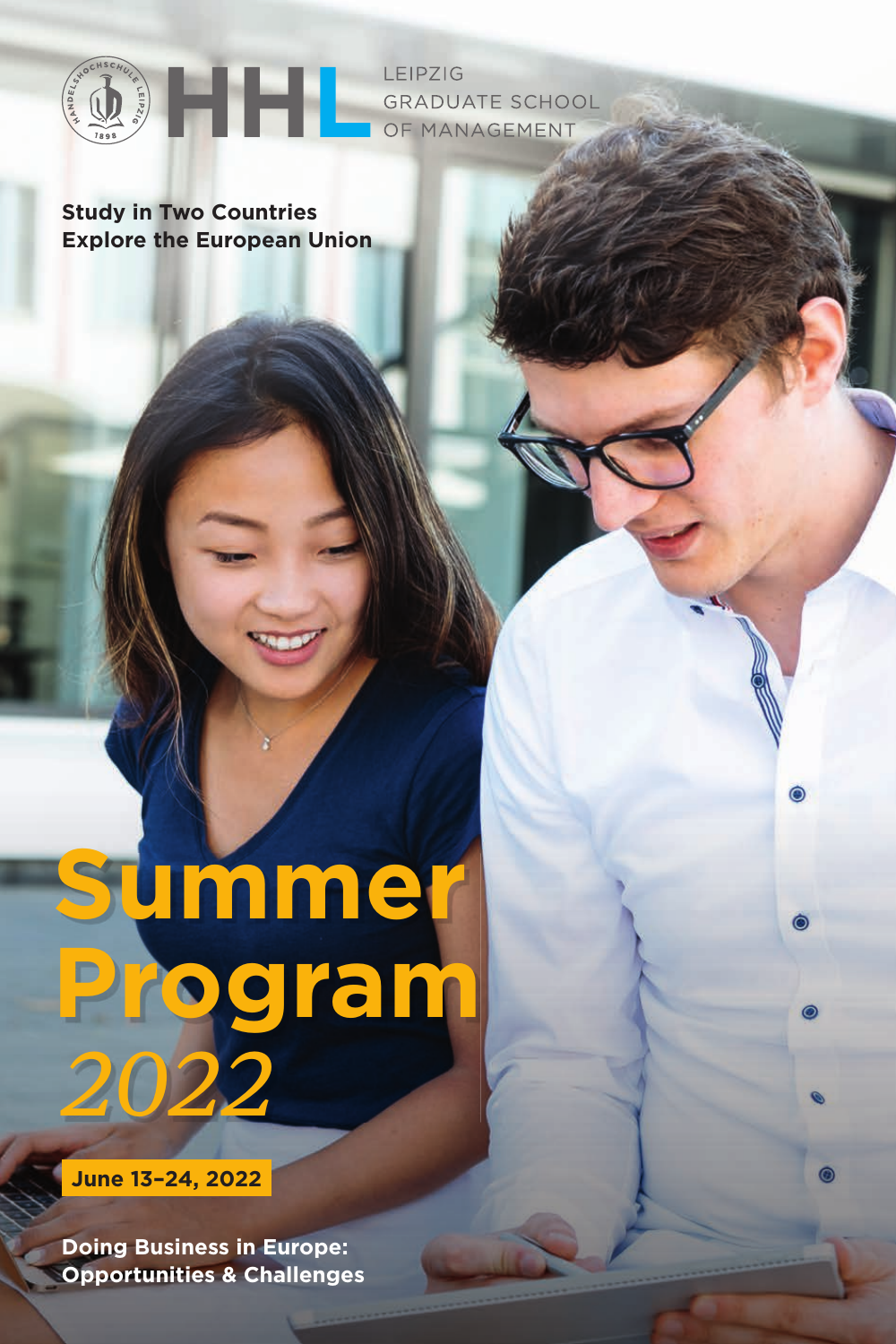#### HHL AT A GLANCE

### Germany's first address in business education

HHL is Germany's oldest business school and one of the country's leading management institutions today. We offer international business education based on the highest academic standards.

#### **Mission**

If we educate entrepreneurial, responsible and effective business leaders through outstanding teaching, research and practice. We are driven by excellence in teaching and research to benefit our students, stakeholders and society. Our academic quality is underscored by our global outlook and a lifelong premier service and support network.

# #1

**Entrepreneurial university in Germany** Startup Radar ranking by Stifterverband 2020

# #2

**Graduate's salaries in Europe** Financial Times Global Masters in Management Ranking 2021

# #9

#### **Career service worldwide**

Financial Times Global Masters in Management Ranking 2021

#### **Rankings**

The Financial Times ranked HHL's full-time M.Sc. Program No. 27 worldwide as well as #5 for graduates' salaries worldwide and # 9 for career service (Financial Times Global Masters in Management Ranking 2021).

HHL receives continued recognition as one of the best places for aspiring entrepreneurs in Germany. In the Startup Radar ranking 2020 published by Stifterverband (Founders' Association for German Science), HHL Leipzig Graduate School of Management was listed for the 5<sup>th</sup> time in a row as the best entrepreneurial university among all German business schools and universities with up to 5,000 students.

In the global Master in Management Ranking 2019 of the Economist, HHL Leipzig Graduate School of Management stands out with the second highest starting salary of its graduates worldwide (EUR 77,236). HHL also received top rankings in the categories "Range of and access to overseas study programs"  $(\# 1)$ , " Program content"  $(\# 2)$ , "Facilities and other services"  $(44)$  and "Alumni network"  $(45)$ , evaluated by HHL students and alumni.

The full-time M.Sc. study program of HHL Leipzig Graduate School of Management is #1 in Europe and Germany, and #2 globally, according to THE Ranking of Times Higher Education and Wall Street Journal.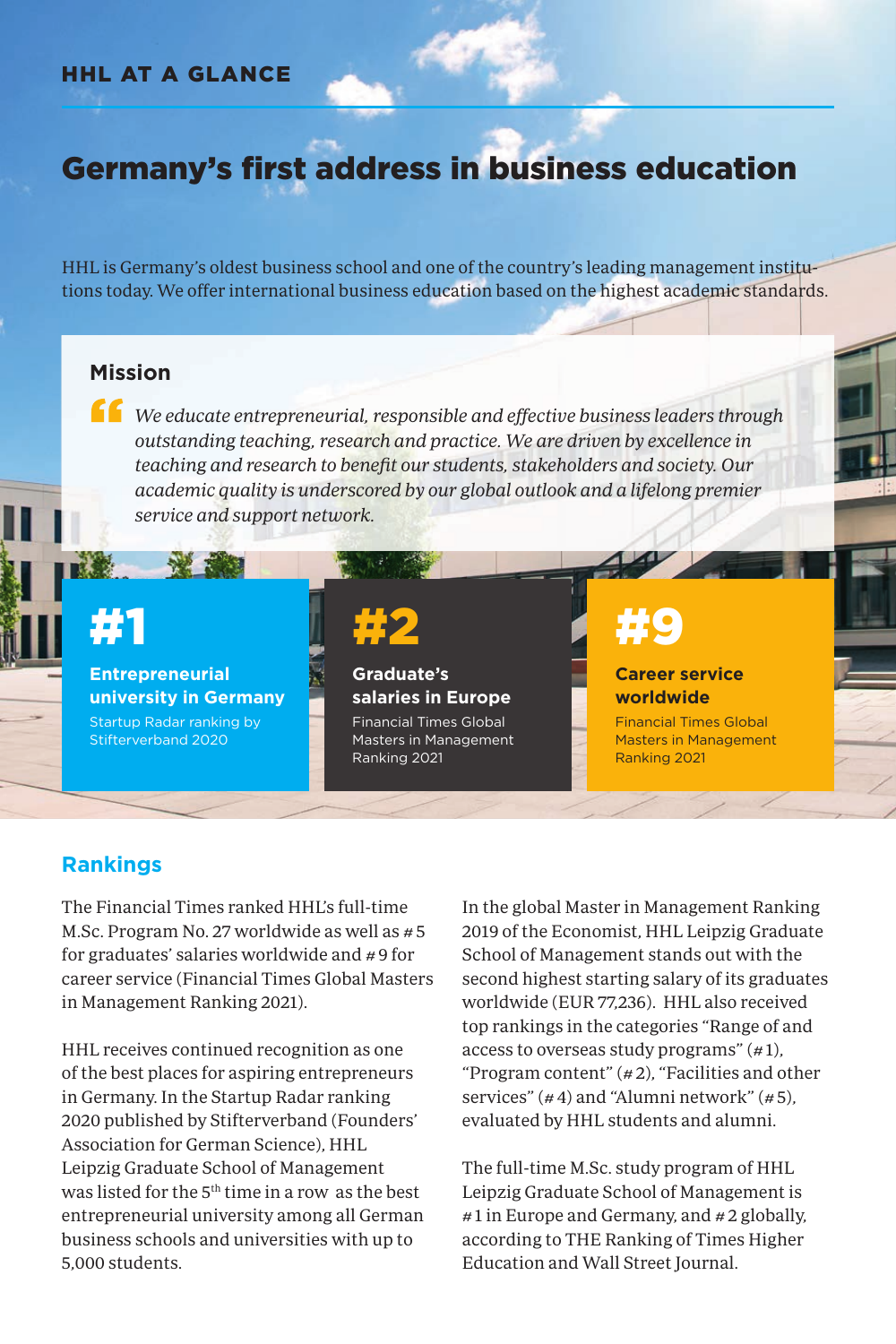### Programs

#### **M.Sc. full-time**

Master in Management 21–24 months hhl.de/msc

#### **M.Sc. full-time**

Master in Management | Finance 21–24 months hhl.de/msc-finance

#### **M.Sc. part-time**

Master in Management 24–30 months hhl.de/pt-msc

**M.Sc. Part-time** Master in Management | Finance 24–30 months hhl.de/pt-msc-finance

#### **MBA full-time**

Master in General Management Fast Track 15 months Advanced Track 21 months hhl.de/mba

#### **MBA part-time**

Master in General Management 24 months hhl.de/pt-mba

#### **Doctoral Program**

Dr. rer. oec. 36 months hhl.de/doctorate

#### **HHL Executive**

Executive education programs hhl.de/executive

# HHL Facts & Figures

#### **Established** 1898

**Status**

Private, state-approved institution with university status, able to grant doctoral and habilitation degrees

**Accreditation** AACSB, ACQUIN

#### **Students**

780 students (34 % international students)

**Alumni**  3,300 graduates

**Startups founded by HHL alumni** 350 startups, 40,000+ jobs created

**Partner universities**  Over 140

#### **Chairs and Junior Professorships**

Accounting & Auditing, Business Psychology & Leadership, Digital Innovation in Service Industries, Economic & Business Ethics, Economics & Information Systems, Entrepreneurship & Technology Transfer, Financial Management, Innovation Management & Entrepreneurship, International Management, IT-based Logistics, Law of Economic Regulation, Macroeconomics, Marketing Management & Sustainability, Mergers & Acquisitions, Microeconomics, Retail and Multi-Channel Management, Strategic Entrepreneurship, Strategic Management and Digital Entrepreneurship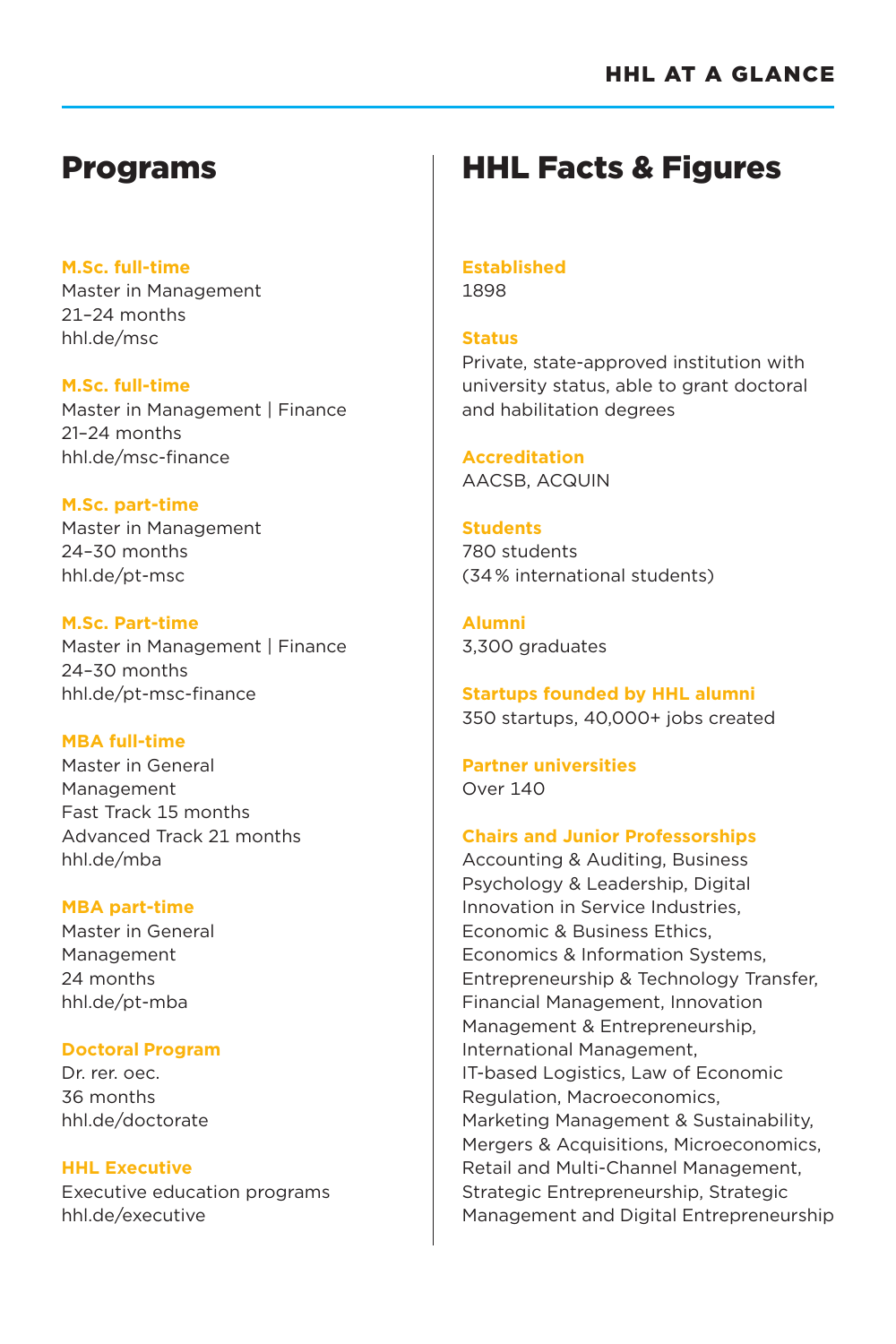# Doing Business in Europe: Opportunities & Challenges

Building on the research interests of the faculty of HHL Leipzig Graduate School of Management and current trends, participants are offered various viewpoints as to business in Europe while studying in both Leipzig and Prague.

The European Union having a single market with free movement of people, goods, services and capital has allowed for comprehensive integration of the member states. The majority of the members have furthered the economic integration with the adoption of the Euro and many are thriving in the global market. However, while more countries seek to enter the European Union, some existing members struggle to survive economically as a result of the recent economic crisis and shifts in the

movement of qualified labor. Moreover, with 'Brexit', new policies and economic trends will come into play. Thus how do companies take advantage of doing business in the European Union, while managing regional challenges? And how do government policies affect how business is done?

#### **Course Description**

The goal of this program is to offer a comprehensive view as to various economic, political and business climates throughout Europe. It will be composed of lectures, company visits and case studies providing students a variety of perspectives. The lectures will be given by HHL professors, government advisors, as well

|                                            | <b>MONDAY</b>                                          | <b>TUESDAY</b>                                                            | <b>WEDNESDAY</b>                                                |
|--------------------------------------------|--------------------------------------------------------|---------------------------------------------------------------------------|-----------------------------------------------------------------|
| A.M.<br>Leipzig                            | Welcome<br>European Integration                        | German Competitiveness -<br>Introduction to the German<br>Economic System | Future Outlook<br>for Europe                                    |
| $\ddot{H}$<br>P.M.<br><b>WEEK</b>          | European Monetary<br>Integration<br>City Tour: Leipzig | Company Visit: Porsche                                                    | Company Visit:<br>Living Logistics Lab<br>of Leipzig University |
| A.M.<br><b>Prague</b>                      | <b>Monetary Policies:</b><br>The Visegrad Members      | Success Stories:<br>Digitalization in CEE                                 | Management Myths                                                |
| $\ddot{\mathbf{N}}$<br>P.M.<br><b>WEEK</b> | Company Visit:<br>American Chamber<br>of Commerce      | Company Visit: Avast                                                      | Company Visit:<br>Skoda Production Plant &<br>Museum            |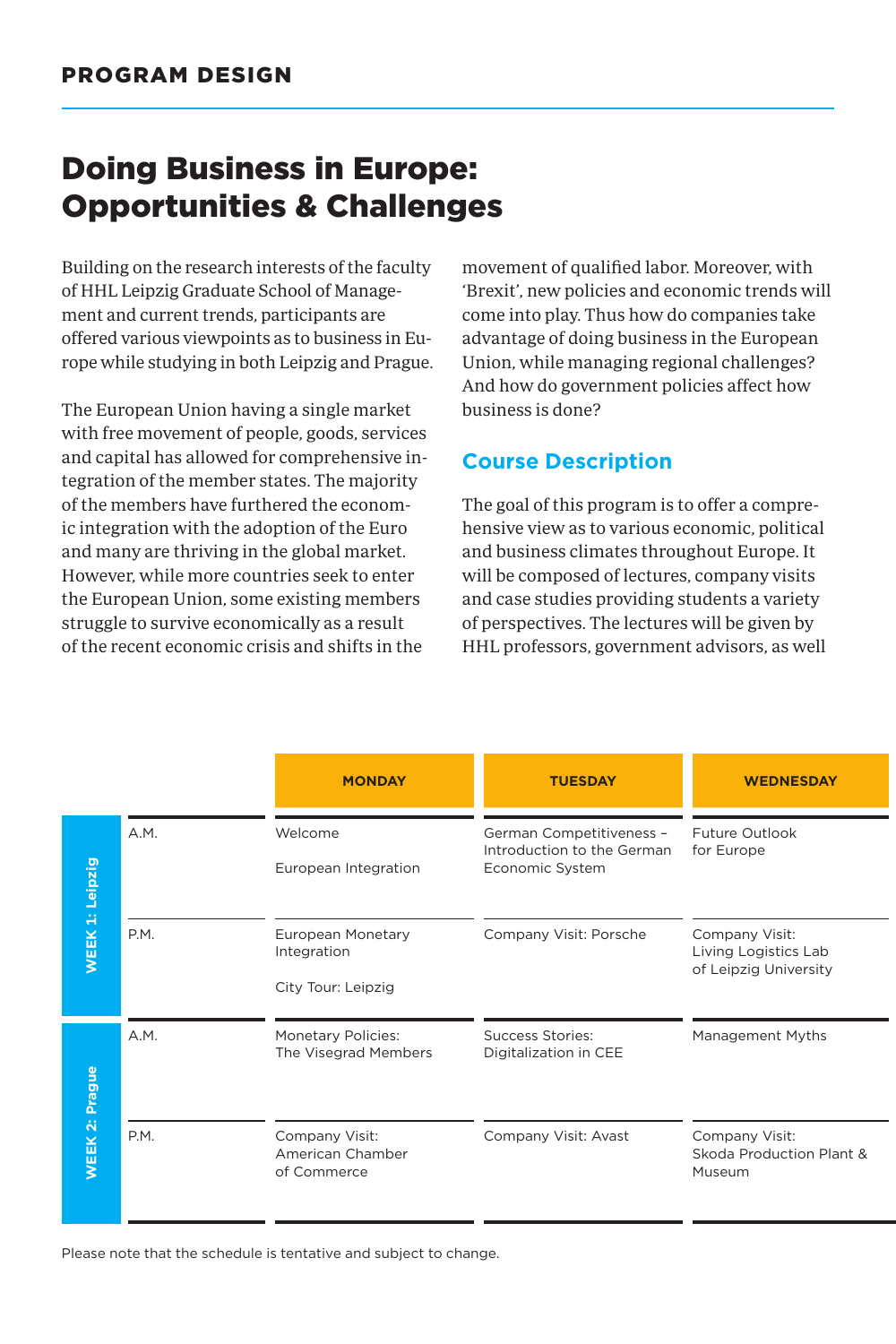as professors from our eastern European partner universities. Company visits in both Leipzig and Prague, such as at Porsche and Skoda, will allow participants to hear first-hand how managers of multinational companies attempt to reap the rewards of doing business in Europe while managing the hurdles. Furthermore, participants will gain insights as to how various cultures affect how decisions are made at the management level. Special to the Porsche visit is the opportunity to ride alongside a professional driver on the Porsche track at over 200km per hour! The combination of academic, cultural and in-the-market-outlooks as to the current European business climate will allow students to form their own views as to the future of business in the European Union. At the end of the program student teams will give case presentations and an exam will allow students to reflect upon what has been learned. 6 ECTS are awarded upon completion of the program.

#### **Cultural Excursions**

Alongside the interactive lectures and company visits, participants will have the opportunity to simply experience and enjoy what Germany and the Czech Republic have to offer through exciting cultural outings. Participants will be taken on city tours in both Leipzig and Prague visiting cultural landmarks and conclude each week with a special day featuring the best of the local cuisine!

| <b>THURSDAY</b>                                                                              | <b>FRIDAY</b>                                                                      | <b>SATURDAY</b>        | <b>SUNDAY</b>     |
|----------------------------------------------------------------------------------------------|------------------------------------------------------------------------------------|------------------------|-------------------|
| The Economic Scale of<br><b>Electronic Businesses</b><br>in Europe: Fate of the<br>Copycats? | Management Practice in<br>Central Eastern Europe<br>Wrap Up with German<br>Cuisine | Travel to Prague       | City Tour: Prague |
| Company Visit:<br>SpinLab -<br>The HHL Accelerator<br>"Founders Perspective"                 |                                                                                    |                        |                   |
| Entrepreneurship<br>in Czech Republic                                                        | Exam/Round Table<br><b>Course Evaluation</b><br>Closing Ceremony:<br>Czech Style   | Return to Home Country |                   |
| Students' Case Study<br>Presentations                                                        |                                                                                    |                        |                   |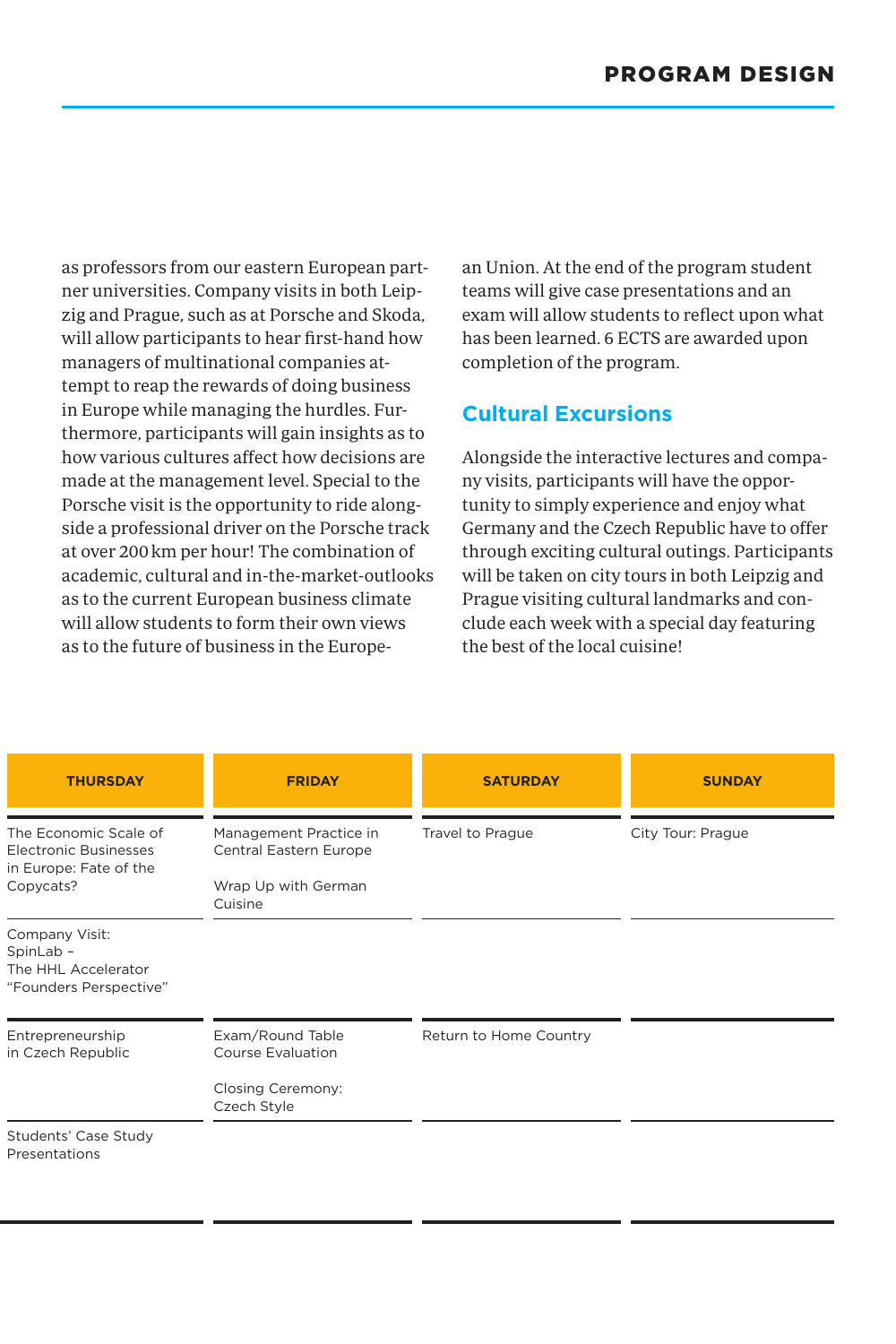## Dates and Fees

The tuition fee is EUR 2,500 payable to HHL before arrival. Students coming from HHL partner institutions can receive a tuition waiver in the frame of cooperation agreements for student exchange. A fee for organized meals and events of EUR 150 is to be paid after arrival. Additional personal expenses (accommodation, meals, etc.) are estimated to be between EUR 1,100–1,700.

**Application Deadline March 22, 2022**

**Program Dates Leipzig:** June 13–18, 2022 **Prague:** June 19–24, 2022

#### **Contact**

HHL Leipzig Graduate School of Management **Julia Brodacki** Manager International Relations Jahnallee 59 04109 Leipzig, Germany T +49 341 9851-746 F +49 341 9851-810 j.brodacki@hhl.de **www.hhl.de/summer**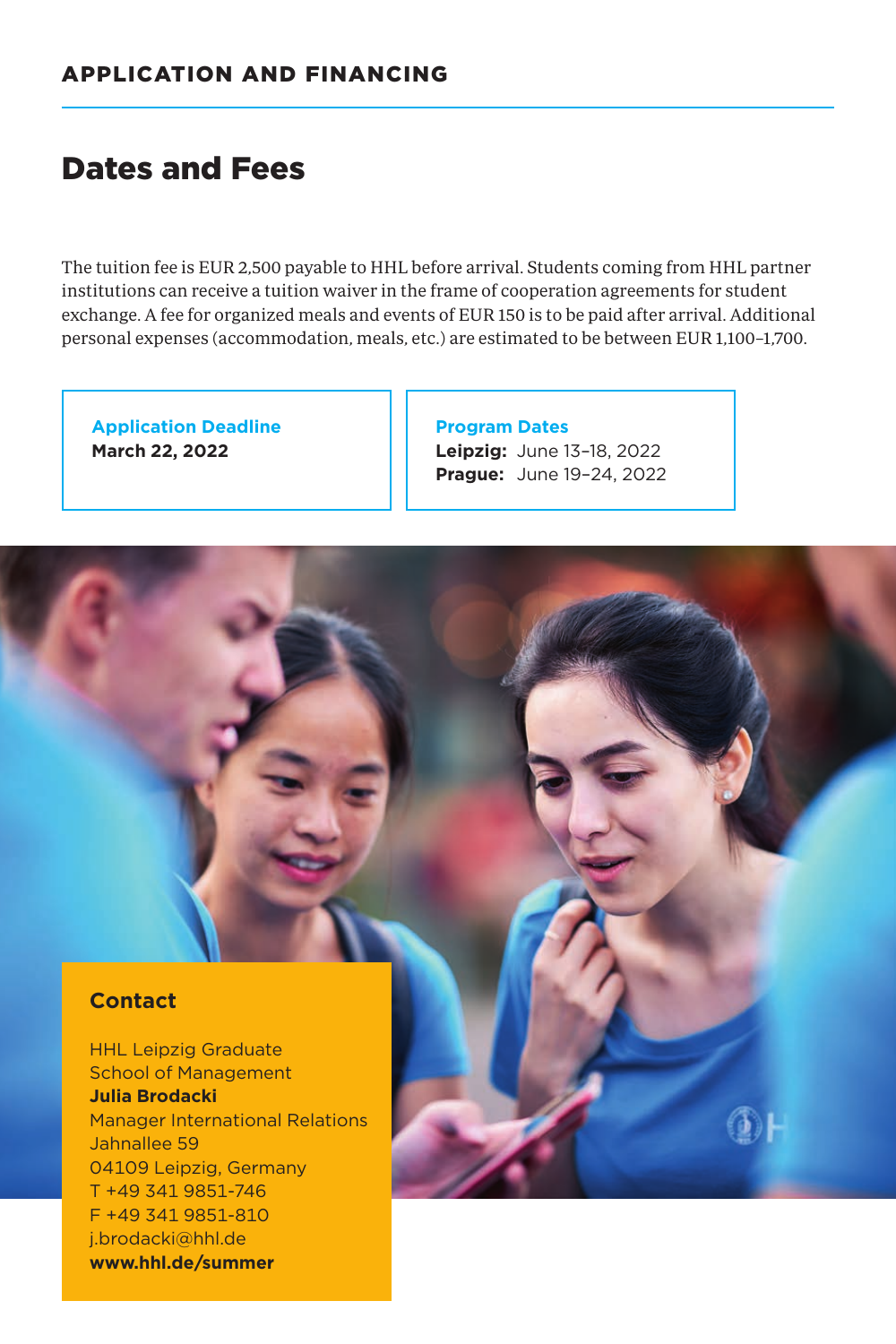

# Leipzig

Leipzig enjoys a long and remarkable history as a city of merchants, scholars and artists. Johann Sebastian Bach, Richard Wagner, Clara Schumann, Johann Wolfgang Goethe, Johann Christoph Gottsched and Max Klinger lived here and provided the basis for Leipzig's booming cultural and art scene. Currently Neo Rauch, the father of the New Leipzig School of Artists, is making a significant impact on the contemporary art world. And in 1989, the city of the Peaceful Revolution helped bring down communist rule throughout the former Eastern Germany. Thus Leipzig is a vibrant cosmopolitan city with creative and powerful people, with attractions and history waiting to be explored. The New York Times even ranked Leipzig among the top 10 of "The 31 Places to Go". In 2021, the Lonely Plan-

et travelguide listed Leipzig the #1 must see city in Germany.

During your stay a wealth of leisure activities tempts you everywhere you go, both in and around Leipzig. Whether cycling along the canals, rowing on the river Elster, checking out the newest art at the famous art space Spinnerei or visiting one of the numerous museums – you will quickly gain a glimpse as to why Leipzig fever is spreading throughout Germany. In the evening, bustling night life, bars and clubs from very traditional to avant-garde are open all night long. If you are looking for cultural inspiration, you cannot go wrong visiting the Leipzig Opera or the world-famous Gewandhaus Orchestra. Moreover, with Berlin and Dresden being only 1 hour away by train, it is easy to make a day trip and explore these cities as well!

### Prague

Prague – historical pearl of Europe – is one of the most beautiful cities in the world. A textbook of architectural styles with its wealth of monuments, a city filled with music, romance and nostalgia is mainly a modern city full of life!

Enjoy discovering what was formerly the ancient capital of Charles IV's Bohemian Kingdom, by walking through the city center, which spans the banks of the Vltava River. Begin at Old Town Square, which is the heart of the center boasting of numerous cafes, shops and a thriving night life. Nearby is New Town home of the "Dancing House" designed by the famous architects Vlado Milunić and Frank Gehry. Stroll through the Jewish Quarter, which offers a moving glance and lesson as to the history of the area, as well as the opportunity to shop in high end boutiques. Walk across the breathtaking Charles Bridge where one can enjoy local artwork and performers while overlooking the city of Prague on both sides of the river. At the end of the bridge, one find's oneself in Lesser Town filled with some of Prague's best Czech pubs and restaurants offering local cuisine. A must on the list is a visit to Prague's Castle located in the heart of the Castle District.

Whether one is interested in art, history, shopping in European boutiques or simply wants to stroll along cobble streets, one will quickly realize why Prague was listed in the UNESCO World Cultural and Natural Heritage.